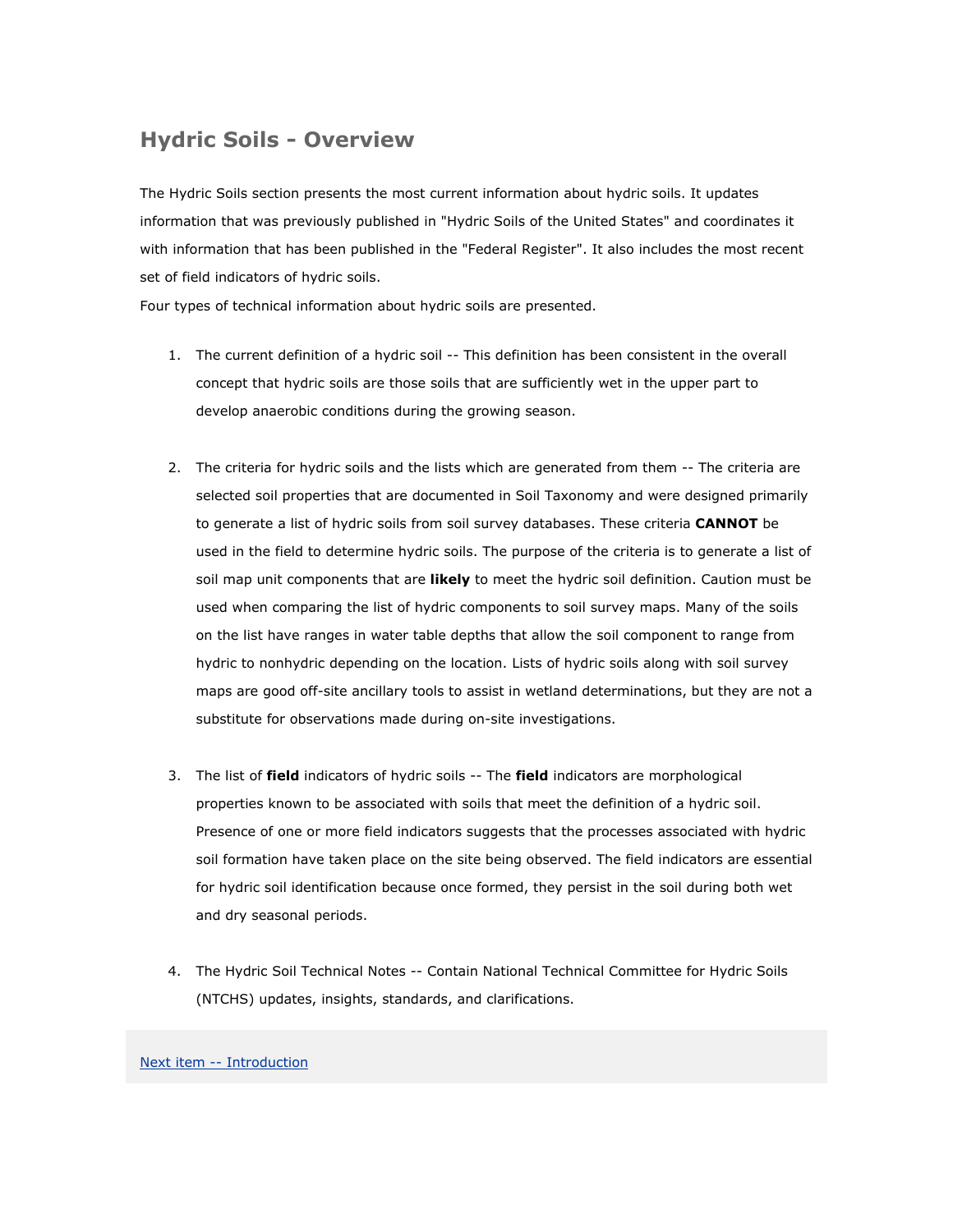## **Hydric Soils - Introduction**

### **Definition**

The definition of a hydric soil is a soil that formed under conditions of saturation, flooding or ponding long enough during the growing season to develop anaerobic conditions in the upper part.

### **Field Indicators**

Field Indicators are soil characteristics which are documented to be strictly associated only with hydric soils. Field Indicators are an efficient on-site means to confirm the presence of hydric soil. The Field Indicators are designed to identify soils which meet the hydric soil definition without further data collection. Some hydric soils exist for which no Field Indicators have yet been recorded and documented, and to identify these soils as hydric, evidence must be gathered to demonstrate that the definition is met. Additional Field Indicators are being developed and tested.

#### **Concept**

The concept of hydric soils includes soils developed under sufficiently wet conditions to support the growth and regeneration of hydrophytic vegetation. Soils that are sufficiently wet because of artificial measures are included in the concept of hydric soils. Also, soils in which the hydrology has been artificially modified are hydric if the soil, in an unaltered state, was hydric. Some series, designated as hydric, have phases that are not hydric depending on water table, flooding, and ponding characteristics.

#### **Hydric Soils Lists**

The lists of hydric soils were created by using criteria that were developed by the National Technical [Committee for Hydric Soils](http://soils.usda.gov/use/hydric/ntchs/index.html). The criteria are selected soil properties that are documented in Soil Taxonomy (Soil Survey Staff , 1999) and were designed primarily to generate a list of hydric soils from the National Soil Information System (NASIS) database.

Hydric soil lists have a number of agricultural and nonagricultural applications. These include assistance in land-use planning, conservation planning, and assessment of potential wildlife habitat. A combination of the hydric soil, hydrophytic vegetation, and hydrology criteria defines wetlands as described in the National Food Security Act Manual (Soil Conservation Service, 1994) and the Corps of Engineers Wetlands Delineation Manual (Environmental Laboratory, 1987) which is currently being regionalized. Therefore, an area that meets the hydric soil criteria must also meet the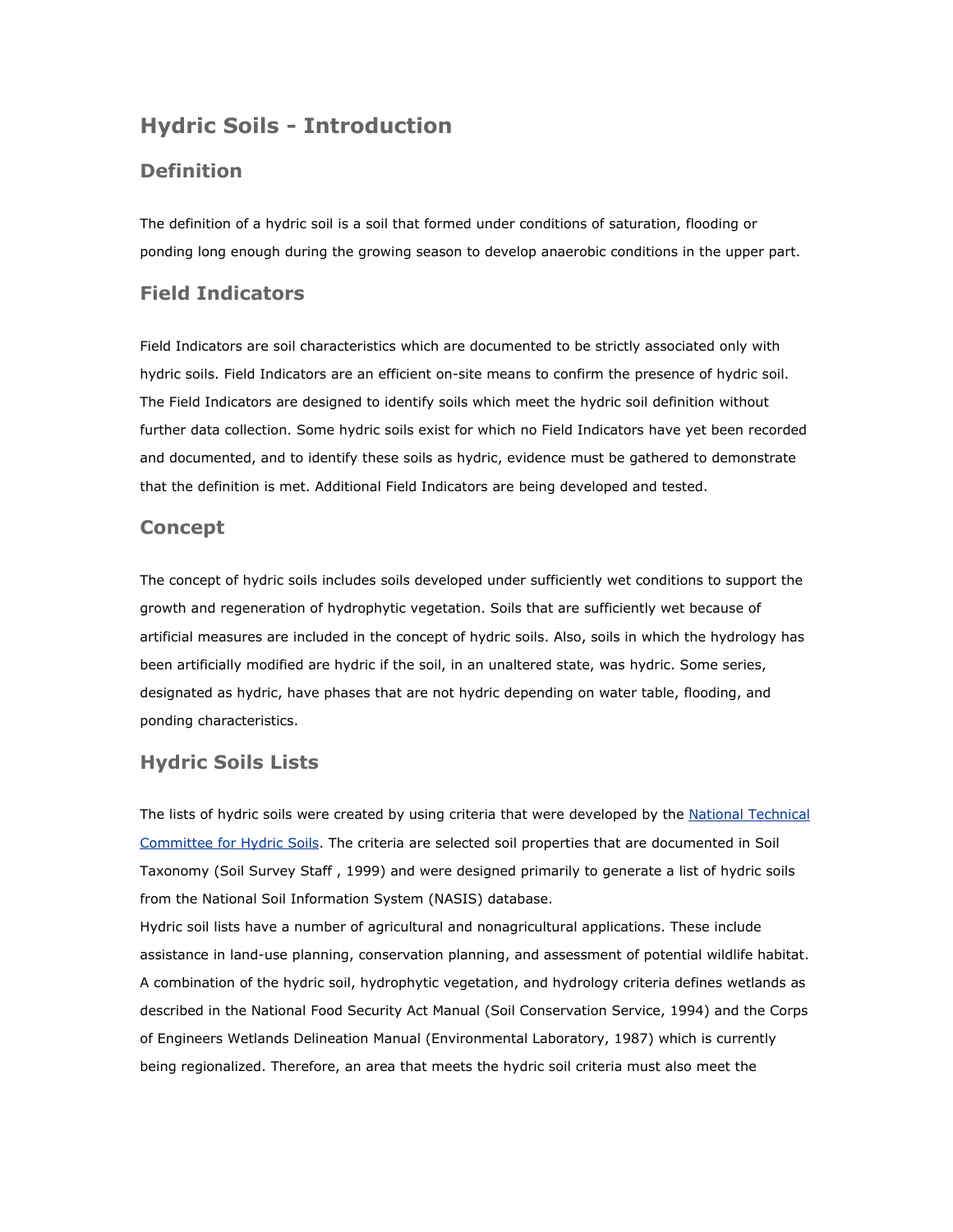hydrophytic vegetation and wetland hydrology criteria in order for it to be classified as a jurisdictional wetland.

The national list of hydric soils is maintained in a computer file and is updated yearly. The most current national electronic list of hydric soils may be obtained directly from this website. State lists of hydric soils are also available electronically from this site or as hardcopy from the NRCS State Conservationist in each state. The NRCS also maintains, for each conservation district in the United States, lists of map units that contain, or may, in some delineations, contain hydric soils. These detailed lists are available by contacting your NRCS State Conservationist and are recommended only for preliminary use in making wetland determinations. Field Indicators must be used for on-site determinations of hydric soils.

#### **Literature Cited**

Environmental Laboratory. 1987. *Corps of Engineers Wetland Delineation Manual, Technical Report Y-87-1*, U.S. Army Engineer Waterways Experiment Station, Vicksburg, Miss. Soil Conservation Service. 1994. *National Food Security Act Manual. Title 180.* USDA Soil Conservation Service, Washington, D.C. Soil Survey Staff. 1999. *Soil Taxonomy: A Basic System of Soil Classification for Making and Interpreting Soil Surveys.* USDA Natural Resources Conservation Service, Agric. Hdbk. 436, U.S. Government Printing Office, Washington, D.C. 869 pp. Soil Survey Staff. 1994. *National Soil Survey Handbook.* USDA Soil Conservation Service,

Washington, D.C.

[Next item -- Criteria](http://soils.usda.gov/use/hydric/criteria.html)

## **Hydric Soils - Criteria**

 The following NASIS criteria reflect those soils that may meet the definition of hydric soils. Criteria 1, 3, and 4 serve as both database criteria and as field indicators for identification of hydric soils. Criterion 2 serves only to retrieve soils from the database. In addition, the wording of criteria 1 and 2 were changed in 2000 to incorporate recent changes in Soil Taxonomy ( Soil Survey Staff, 1999). **Please note that these changes did not cause any soils to be added or deleted from the list.**

1. All Histels except Folistels and Histosols except Folists, or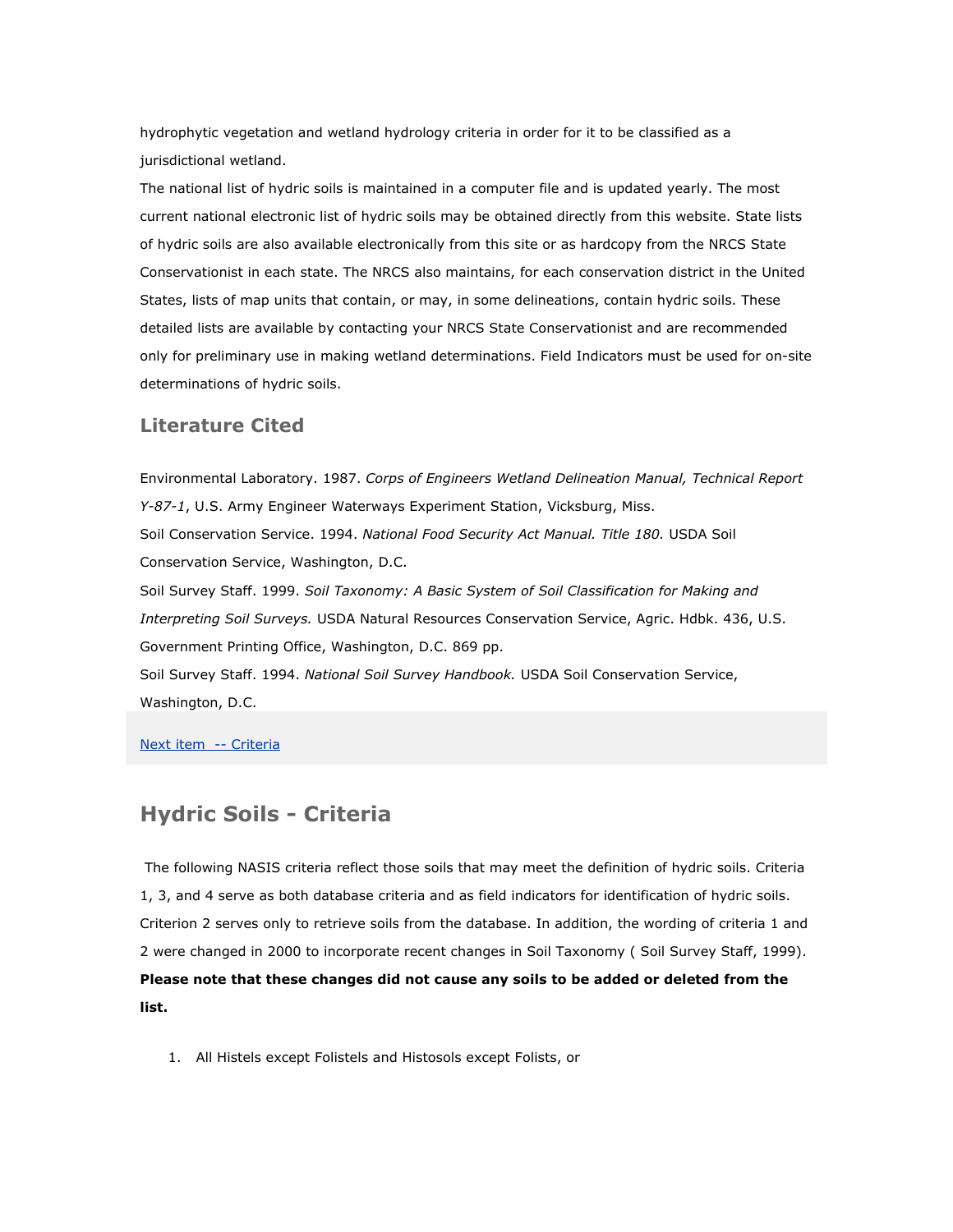2. Soils in Aquic suborders, great groups, or subgroups, Albolls suborder, Historthels great group, Histoturbels great group, Pachic subgroups, or Cumulic subgroups that are:

a. Somewhat poorly drained with a water table<sup>\*</sup> equal to 0.0 foot (ft) from the surface during the growing season, or

b. poorly drained or very poorly drained and have either:

i. water table<sup>\*</sup> equal to 0.0 ft during the growing season if textures are coarse sand, sand, or fine sand in all layers within 20 inches (in),

or for other soils

ii. water table\* at less than or equal to 0.5 ft from the surface during the growing season if permeability is equal to or greater than 6.0 in/hour (h) in all layers within 20 in,

or

- iii. water table\* at less than or equal to 1.0 ft from the surface during the growing season if permeability is less than 6.0 in/h in any layer within 20 in, or
- 3. Soils that are frequently ponded for long duration or very long duration during the growing season, or
- 4. Soils that are frequently flooded for long duration or very long duration during the growing season.

#### **Glossary**

**anaerobic:** a situation in which molecular oxygen is virtually absent from the environment. **artificial hydric soil:** a soil that meets the definition of a hydric soil as a result of an artificially induced hydrologic regime and did not meet the definition before the artificial measures were applied.

**biologic zero:** the soil temperature, at a depth of 50 cm (19.7"), below which the growth and function of locally adapted plants are negligible.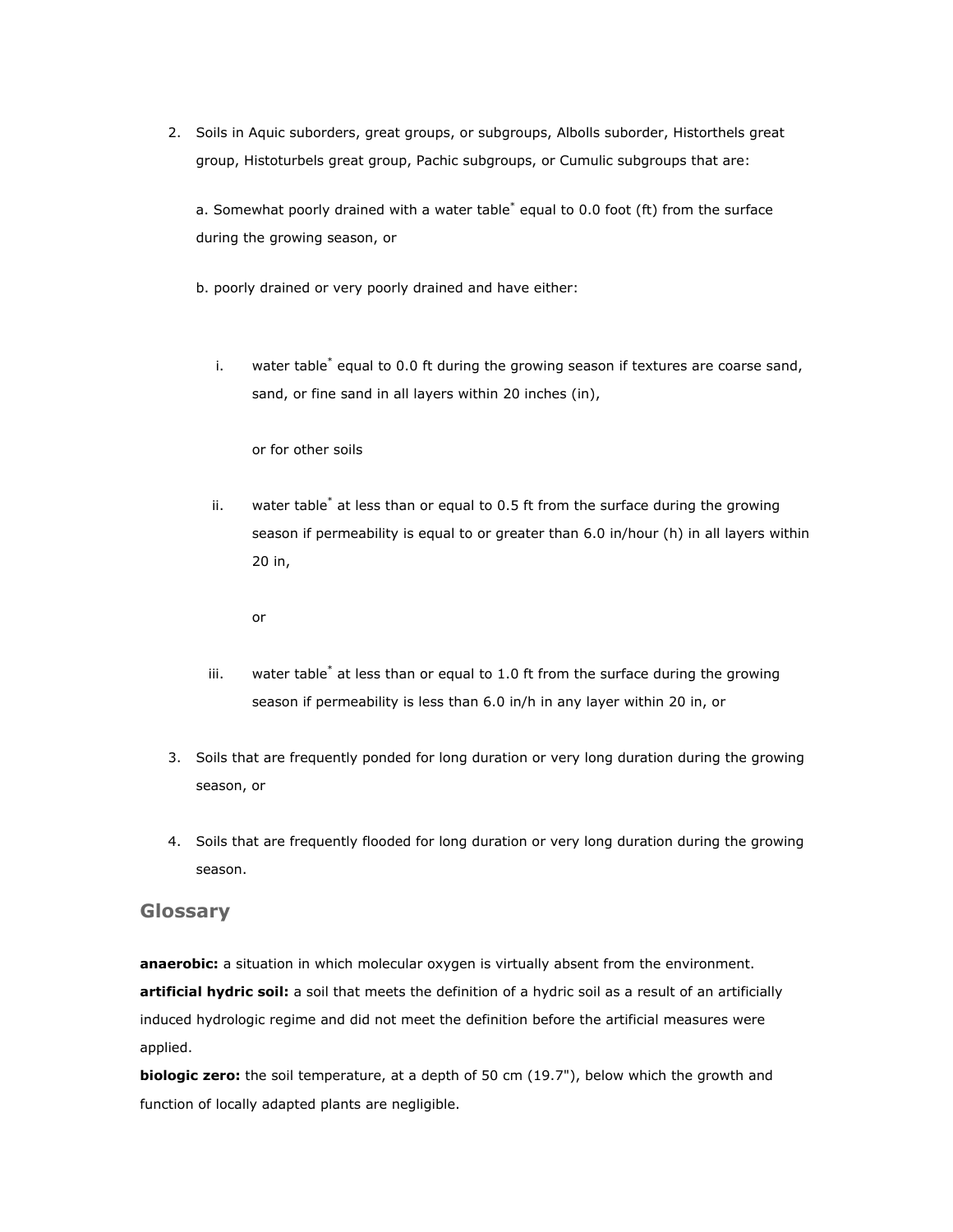**drained:** a condition in which ground or surface water has been removed by artificial means. **flooded:** a condition in which the soil surface is temporarily covered with flowing water from any source, such as streams overflowing their banks, runoff from adjacent or surrounding slopes, inflow from the high tides, or any combination of sources.

**frequently flooded, ponded, saturated:** a frequency class in which flooding, ponding, or saturation is likely to occur often under usual weather conditions (more than 50 percent chance in any year, or more than 50 times in 100 years).

**growing season:** the portion of the year when soil temperatures are above biologic zero at 50 cm (19.7"). The following growing season months are assumed for each of the soil temperature

regimes of Soil Taxonomy:

| Isohyperthermic | January-December  |
|-----------------|-------------------|
| Hyperthermic    | February-December |
| Isothermic      | January-December  |
| Thermic         | February-October  |
| Isomesic        | January-December  |
| Mesic           | March-October     |
| Frigid          | May-September     |
| Isofrigid       | May-September     |
| Cryic           | June-August       |
| Hypergelic      | July-August       |
| Pergelic        | July-August       |
| Subgelic        | July-August       |
|                 |                   |

**hydrophytic vegetation:** plant life growing in water or on a substrate that is at least periodically deficient in oxygen as a result of excessive water content.

**long duration:** a duration class in which innundation for a single event ranges from 7 days to 1 month.

**permeability:** the ease with which water passes through a bulk mass of soil or a layer of soil. In the Map Unit Interpretation Record (MUIR) database, permeability is expressed as the number of inches per hour that water moves downward through the saturated soil.

**phase, soil:** a subdivision of a soil series based on features that affect its use and management (e.g. slope, surface texture, stoniness, and thickness).

**ponded:** a condition in which water stands in a closed depression. The water is removed only by percolation, evaporation, or transpiration.

**poorly drained:** water is removed from the soil so slowly that the soil is saturated periodically during the growing season or remains wet for long periods.

**saturated:** a condition in which all voids (pores) between soil particles are filled with water.

**soil series:** a group of soils having horizons similar in differentiating characteristics and arrangements in the soil profile, except for texture of the surface layer.

**somewhat poorly drained:** water is removed slowly enough that the soil is wet for significant periods during the growing season.